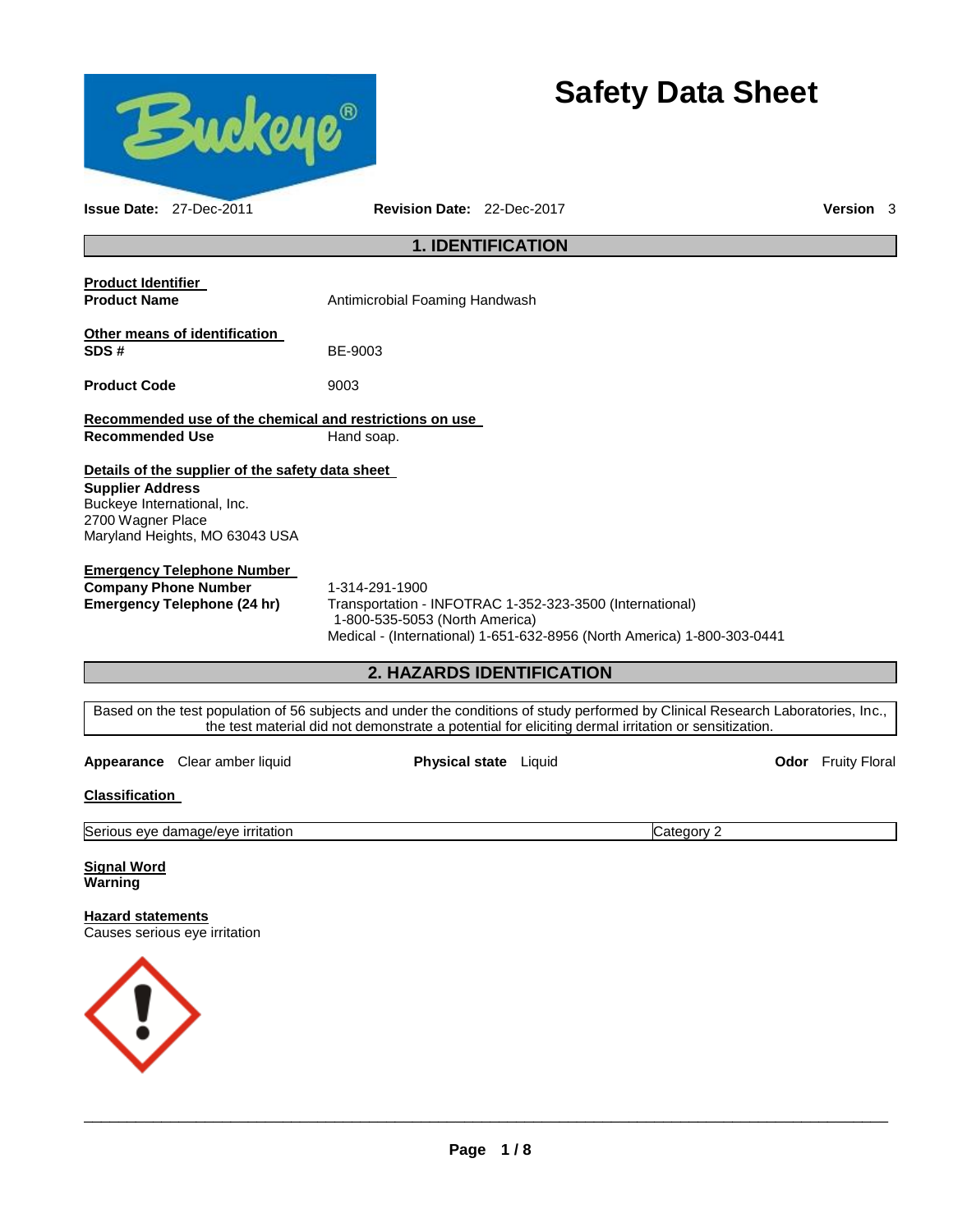#### **Precautionary Statements - Prevention**

Wash face, hands and any exposed skin thoroughly after handling Wear eye/face protection

#### **Precautionary Statements - Response**

IF IN EYES: Rinse cautiously with water for several minutes. Remove contact lenses, if present and easy to do. Continue rinsing If eye irritation persists: Get medical advice/attention

\_\_\_\_\_\_\_\_\_\_\_\_\_\_\_\_\_\_\_\_\_\_\_\_\_\_\_\_\_\_\_\_\_\_\_\_\_\_\_\_\_\_\_\_\_\_\_\_\_\_\_\_\_\_\_\_\_\_\_\_\_\_\_\_\_\_\_\_\_\_\_\_\_\_\_\_\_\_\_\_\_\_\_\_\_\_\_\_\_\_\_\_\_

#### **Other hazards**

Harmful to aquatic life with long lasting effects

### **3. COMPOSITION/INFORMATION ON INGREDIENTS**

| <b>Chemical Name</b>  | CAS No.        | Weiaht-% |
|-----------------------|----------------|----------|
| Sodium laurvl sulfate | $151 - 21 - 3$ |          |
| Monoethanolamine      | 141-43-5       |          |
| Chloroxvlenol         | 88-04-0        | ∪.∪      |

\*\*If Chemical Name/CAS No is "proprietary" and/or Weight-% is listed as a range, the specific chemical identity and/or percentage of composition has been withheld as a trade secret.\*\*

# **4. FIRST AID MEASURES**

#### **First Aid Measures**

| <b>Eye Contact</b>  | Rinse immediately with plenty of water, also under the eyelids, for at least 15 minutes. Call<br>a physician immediately.                                                       |
|---------------------|---------------------------------------------------------------------------------------------------------------------------------------------------------------------------------|
| <b>Skin Contact</b> | If skin irritation occurs, rinse affected area with water. Take off contaminated clothing and<br>wash it before reuse. If skin irritation occurs: Get medical advice/attention. |
| <b>Inhalation</b>   | Remove to fresh air.                                                                                                                                                            |
| Ingestion           | Drink 2-3 large glasses of water. Do NOT induce vomiting. Call a physician. Never give<br>anything by mouth to an unconscious person.                                           |

#### **Most important symptoms and effects**

**Symptoms Contact may cause irritation and redness. Eye contact may result in redness, pain, blurred** vision, burning sensation.

#### **Indication of any immediate medical attention and special treatment needed**

**Notes to Physician**  Treat symptomatically.

### **5. FIRE-FIGHTING MEASURES**

#### **Suitable Extinguishing Media**

Use extinguishing measures that are appropriate to local circumstances and the surrounding environment.

**Unsuitable Extinguishing Media** Not determined.

#### **Specific Hazards Arising from the Chemical**

Combustion products may be toxic.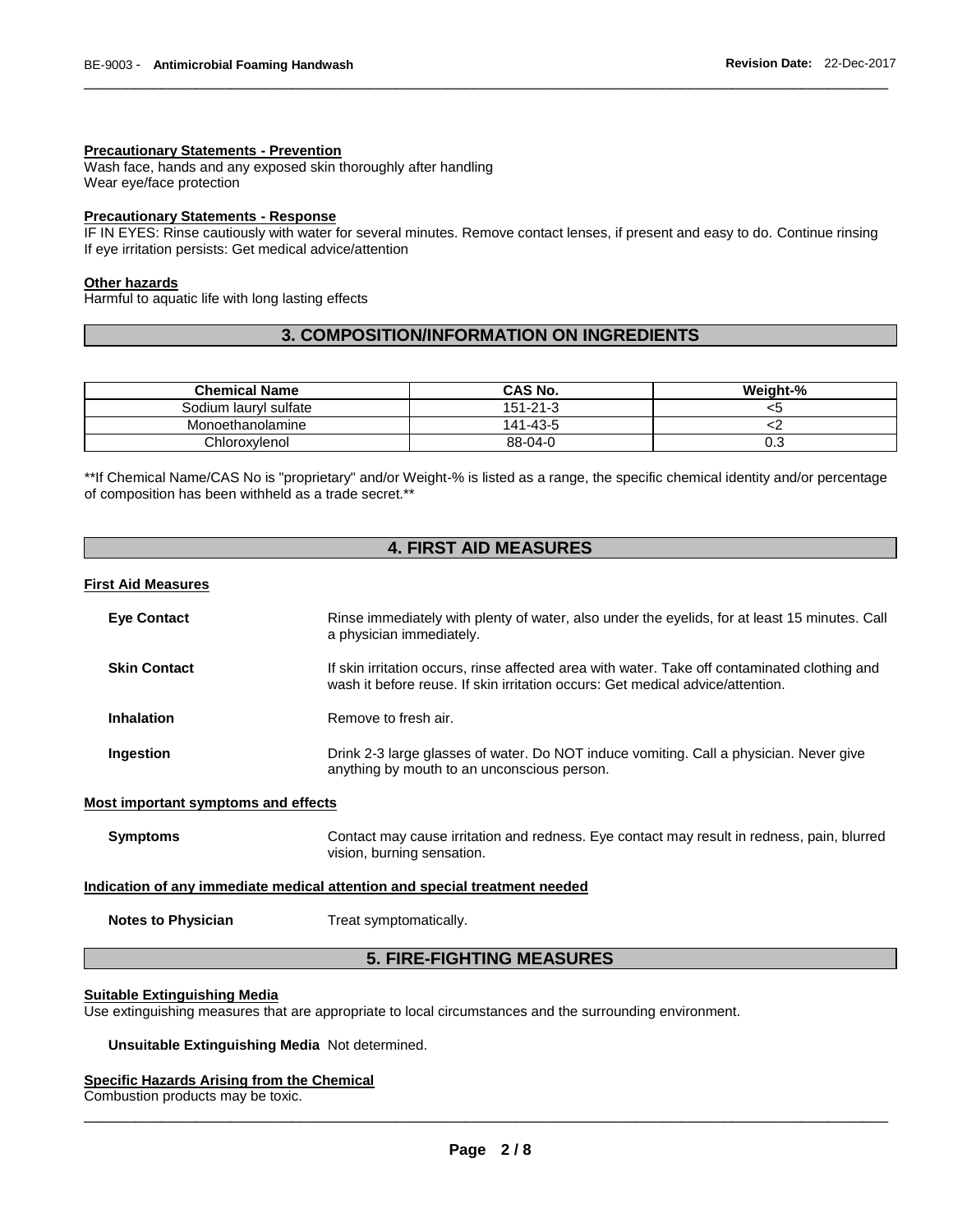#### **Hazardous Combustion Products** Carbon oxides. Oxides of sulfur.

### **Protective equipment and precautions for firefighters**

As in any fire, wear self-contained breathing apparatus pressure-demand, MSHA/NIOSH (approved or equivalent) and full protective gear.

\_\_\_\_\_\_\_\_\_\_\_\_\_\_\_\_\_\_\_\_\_\_\_\_\_\_\_\_\_\_\_\_\_\_\_\_\_\_\_\_\_\_\_\_\_\_\_\_\_\_\_\_\_\_\_\_\_\_\_\_\_\_\_\_\_\_\_\_\_\_\_\_\_\_\_\_\_\_\_\_\_\_\_\_\_\_\_\_\_\_\_\_\_

|                                                              | <b>6. ACCIDENTAL RELEASE MEASURES</b>                                                                                                                              |
|--------------------------------------------------------------|--------------------------------------------------------------------------------------------------------------------------------------------------------------------|
|                                                              | <b>Personal precautions, protective equipment and emergency procedures</b>                                                                                         |
| <b>Personal Precautions</b>                                  | Use personal protective equipment as required. Spills may be slippery.                                                                                             |
| <b>Environmental precautions</b>                             |                                                                                                                                                                    |
| <b>Environmental precautions</b>                             | See Section 12 for additional Ecological Information.                                                                                                              |
| Methods and material for containment and cleaning up         |                                                                                                                                                                    |
| <b>Methods for Containment</b>                               | Prevent further leakage or spillage if safe to do so.                                                                                                              |
| <b>Methods for Clean-Up</b>                                  | Pick up with mop, wet/dry vac, or absorbent material. Rinse area with clear water and allow<br>floor to dry before allowing traffic.                               |
|                                                              | <b>7. HANDLING AND STORAGE</b>                                                                                                                                     |
|                                                              |                                                                                                                                                                    |
| <b>Precautions for safe handling</b>                         |                                                                                                                                                                    |
| <b>Advice on Safe Handling</b>                               | Keep out of the reach of children. Avoid release to the environment. Wash face, hands and<br>any exposed skin thoroughly after handling. Wear eye/face protection. |
| Conditions for safe storage, including any incompatibilities |                                                                                                                                                                    |
| <b>Storage Conditions</b>                                    | Keep containers tightly closed in a dry, cool and well-ventilated place. Keep container<br>closed when not in use. Store at room temperature.                      |

# **8. EXPOSURE CONTROLS/PERSONAL PROTECTION**

#### **Exposure Guidelines**

| <b>Chemical Name</b> | <b>ACGIH TLV</b> | <b>OSHA PEL</b>                   | <b>NIOSH IDLH</b>         |
|----------------------|------------------|-----------------------------------|---------------------------|
| Monoethanolamine     | STEL: 6 ppm      | TWA: 3 ppm                        | IDLH: 30 ppm              |
| 141-43-5             | TWA: 3 ppm       | TWA: 6 mg/m <sup>3</sup>          | TWA: 3 ppm                |
|                      |                  | (vacated) TWA: 3 ppm              | TWA: $8 \text{ mg/m}^3$   |
|                      |                  | (vacated) TWA: $8 \text{ mg/m}^3$ | STEL: 6 ppm               |
|                      |                  | (vacated) STEL: 6 ppm             | STEL: $15 \text{ ma/m}^3$ |
|                      |                  | (vacated) STEL: 15 mg/m $3$       |                           |

#### **Appropriate engineering controls**

**Engineering Controls** Apply technical measures to comply with the occupational exposure limits.

#### **Individual protection measures, such as personal protective equipment**

| <b>Eye/Face Protection</b> | When using product, do not rub eyes. |
|----------------------------|--------------------------------------|
|----------------------------|--------------------------------------|

**Skin and Body Protection** No protective equipment is needed under normal use conditions.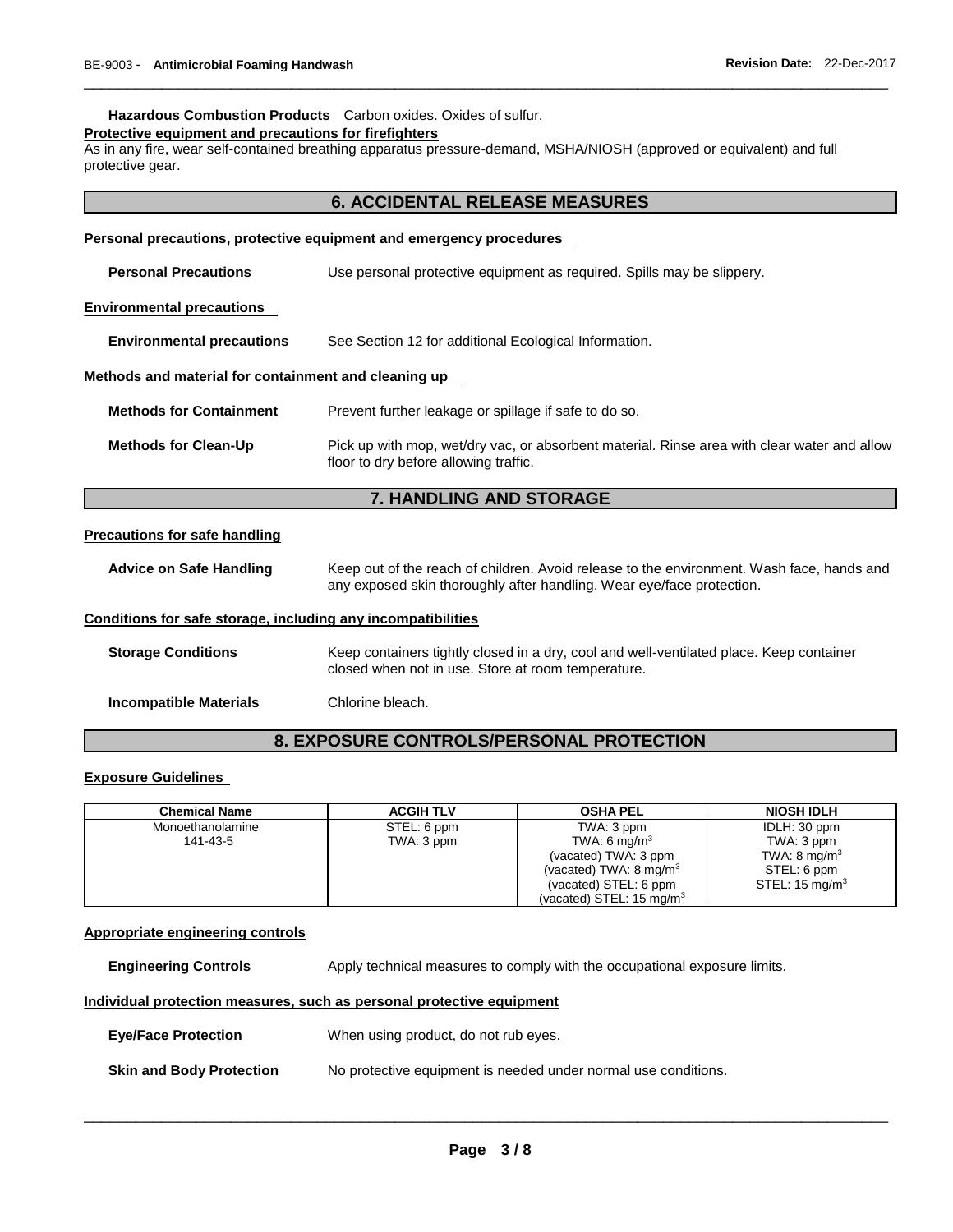**Respiratory Protection** No protective equipment is needed under normal use conditions.

**General Hygiene Considerations** Handle in accordance with good industrial hygiene and safety practice.

# **9. PHYSICAL AND CHEMICAL PROPERTIES**

\_\_\_\_\_\_\_\_\_\_\_\_\_\_\_\_\_\_\_\_\_\_\_\_\_\_\_\_\_\_\_\_\_\_\_\_\_\_\_\_\_\_\_\_\_\_\_\_\_\_\_\_\_\_\_\_\_\_\_\_\_\_\_\_\_\_\_\_\_\_\_\_\_\_\_\_\_\_\_\_\_\_\_\_\_\_\_\_\_\_\_\_\_

#### **Information on basic physical and chemical properties**

| <b>Physical state</b><br>Appearance<br>Color               | Liquid<br>Clear amber liquid<br>Amber                   | Odor<br><b>Odor Threshold</b> | <b>Fruity Floral</b><br>Not determined |
|------------------------------------------------------------|---------------------------------------------------------|-------------------------------|----------------------------------------|
| <b>Property</b><br>рH                                      | <b>Values</b>                                           | Remarks • Method              |                                        |
| <b>Melting Point/Freezing Point</b>                        | $8.9 \pm 0.5$ (conc and use dilution)<br>Not determined |                               |                                        |
| <b>Boiling Point/Boiling Range</b>                         | 100 °C / 212 °F                                         |                               |                                        |
| <b>Flash Point</b>                                         | None                                                    | Tag Closed Cup                |                                        |
| <b>Evaporation Rate</b>                                    | 1.0                                                     | (Water = 1)                   |                                        |
| <b>Flammability (Solid, Gas)</b>                           | n/a-liquid                                              |                               |                                        |
| <b>Flammability Limits in Air</b>                          |                                                         |                               |                                        |
| <b>Upper Flammability Limits</b>                           | Not applicable                                          |                               |                                        |
| <b>Lower Flammability Limit</b>                            | Not applicable                                          |                               |                                        |
| <b>Vapor Pressure</b>                                      | Not determined                                          |                               |                                        |
| <b>Vapor Density</b>                                       | Not determined                                          |                               |                                        |
| <b>Relative Density</b>                                    | 1.01                                                    |                               |                                        |
| <b>Water Solubility</b>                                    | Infinite                                                |                               |                                        |
| Solubility in other solvents                               | Not determined                                          |                               |                                        |
| <b>Partition Coefficient</b>                               | Not determined                                          |                               |                                        |
| <b>Auto-ignition Temperature</b>                           | Not determined                                          |                               |                                        |
| <b>Decomposition Temperature</b>                           | Not determined                                          |                               |                                        |
| <b>Kinematic Viscosity</b>                                 | Not determined                                          |                               |                                        |
| <b>Dynamic Viscosity</b>                                   | Not determined                                          |                               |                                        |
| <b>Explosive Properties</b><br><b>Oxidizing Properties</b> | Not determined<br>Not determined                        |                               |                                        |
|                                                            |                                                         |                               |                                        |

# **10. STABILITY AND REACTIVITY**

#### **Reactivity**

Not reactive under normal conditions.

#### **Chemical Stability**

Stable under recommended storage conditions.

#### **Possibility of Hazardous Reactions**

None under normal processing.

**Hazardous Polymerization** Hazardous polymerization does not occur.

#### **Conditions to Avoid** Keep out of reach of children.

**Incompatible Materials**

Chlorine bleach.

#### **Hazardous Decomposition Products**

Carbon oxides. Sulfur oxides.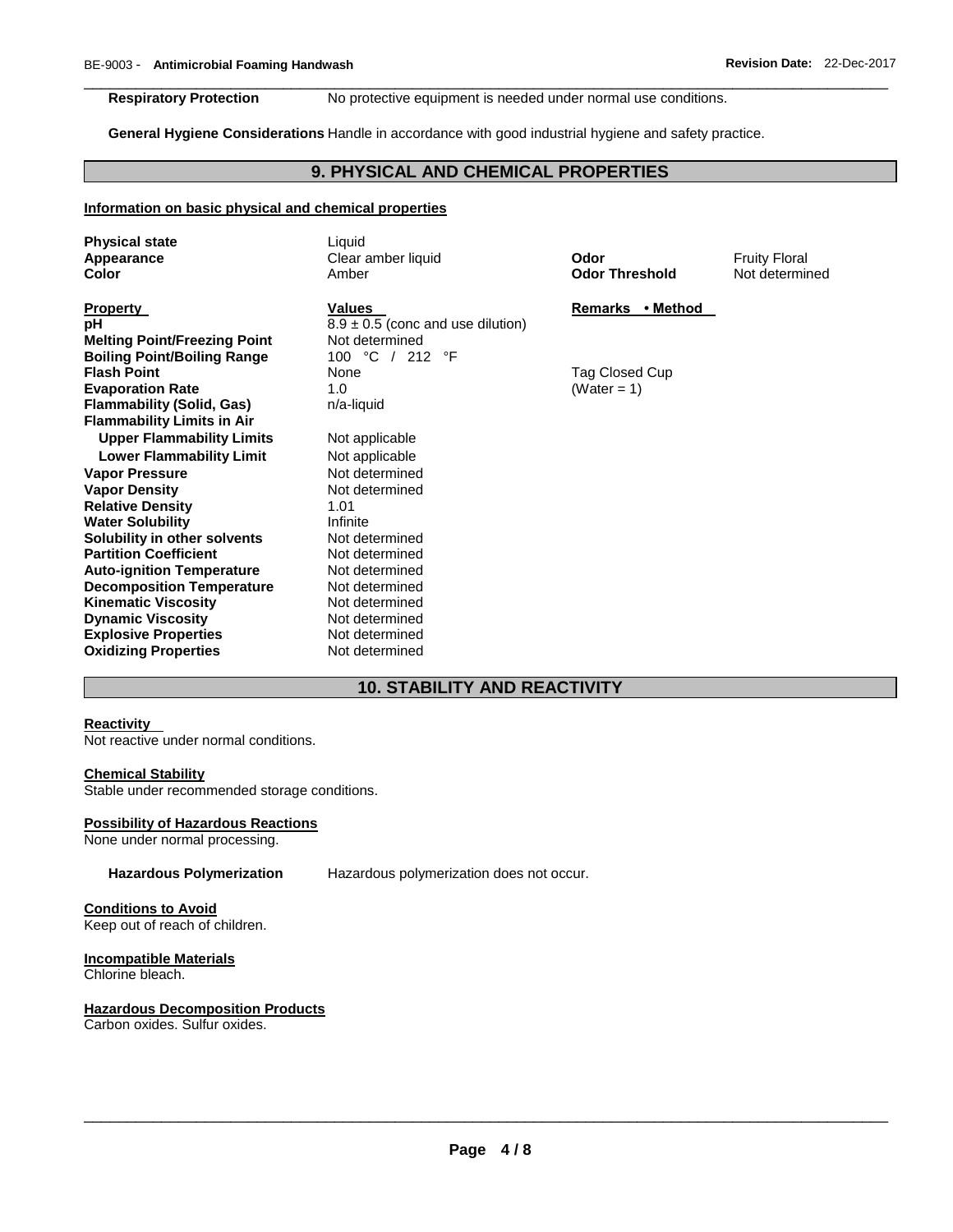# **11. TOXICOLOGICAL INFORMATION**

\_\_\_\_\_\_\_\_\_\_\_\_\_\_\_\_\_\_\_\_\_\_\_\_\_\_\_\_\_\_\_\_\_\_\_\_\_\_\_\_\_\_\_\_\_\_\_\_\_\_\_\_\_\_\_\_\_\_\_\_\_\_\_\_\_\_\_\_\_\_\_\_\_\_\_\_\_\_\_\_\_\_\_\_\_\_\_\_\_\_\_\_\_

#### **Information on likely routes of exposure**

| <b>Product Information</b> |                                                                                                       |
|----------------------------|-------------------------------------------------------------------------------------------------------|
| <b>Eve Contact</b>         | Causes serious eye irritation.                                                                        |
| <b>Skin Contact</b>        | Not expected to be a skin irritant during prescribed use.                                             |
| <b>Inhalation</b>          | Under normal conditions of intended use, this material is not expected to be an inhalation<br>hazard. |
| Ingestion                  | Do not ingest.                                                                                        |

#### **Component Information**

| <b>Chemical Name</b>                    | Oral LD50              | <b>Dermal LD50</b>                                | <b>Inhalation LC50</b>                    |
|-----------------------------------------|------------------------|---------------------------------------------------|-------------------------------------------|
| Sodium lauryl sulfate<br>$151 - 21 - 3$ | (Rat)<br>= 1288 mg/kg  | (Rabbit)<br>$= 200$ mg/kg (                       | $(Rat)$ 1 h<br>$>$ 3900 mg/m <sup>3</sup> |
| Oleic Acid<br>112-80-1                  | $= 25$ g/kg (Rat)      |                                                   |                                           |
| Monoethanolamine<br>141-43-5            | = 1720 mg/kg<br>(Rat)  | $(Rabbit) = 1 mL/kg$<br>$= 1000$ mg/kg<br>Rabbit) |                                           |
| Ammonium laureth sulfate<br>32612-48-9  | Rat)<br>= 630 mg/kg    | $\overline{\phantom{a}}$                          | -                                         |
| Chloroxylenol<br>88-04-0                | $= 3830$ mg/kg<br>Rat) |                                                   | -                                         |

#### **Information on physical, chemical and toxicological effects**

**Symptoms** Please see section 4 of this SDS for symptoms.

#### **Delayed and immediate effects as well as chronic effects from short and long-term exposure**

**Carcinogenicity** Based on the information provided, this product does not contain any carcinogens or potential carcinogens as listed by OSHA, IARC or NTP.

# **Numerical measures of toxicity**

Not determined

# **12. ECOLOGICAL INFORMATION**

#### **Ecotoxicity**

Harmful to aquatic life with long lasting effects.

| <b>Chemical Name</b>  | Algae/aquatic plants            | <b>Fish</b>                           | Crustacea                    |
|-----------------------|---------------------------------|---------------------------------------|------------------------------|
| Sodium lauryl sulfate | $3.59 - 15.6$ : 96 h            | 6.2 - 9.6: 96 h Pimephales promelas   | 1.8: 48 h Daphnia magna mg/L |
| $151 - 21 - 3$        | Pseudokirchneriella subcapitata | mg/L LC50 1.31: 96 h Cyprinus         | EC50                         |
|                       | mg/L EC50 static 117: 96 h      | carpio mg/L LC50 semi-static 4.06 -   |                              |
|                       | Pseudokirchneriella subcapitata | 5.75: 96 h Lepomis macrochirus        |                              |
|                       | mg/L EC50 30 - 100: 96 h        | mg/L LC50 static 7.97: 96 h           |                              |
|                       | Desmodesmus subspicatus mg/L    | Brachydanio rerio mg/L LC50 flow-     |                              |
|                       | EC50 53: 72 h Desmodesmus       | through $4.2 - 4.8$ : 96 h Lepomis    |                              |
|                       | subspicatus mg/L EC50           | macrochirus mg/L LC50 flow-           |                              |
|                       |                                 | through 9.9 - 20.1: 96 h              |                              |
|                       |                                 | Brachydanio rerio mg/L LC50 semi-     |                              |
|                       |                                 | static 10.8 - 16.6: 96 h Poecilia     |                              |
|                       |                                 | reticulata mg/L LC50 static 8 - 12.5: |                              |
|                       |                                 | 96 h Pimephales promelas mg/L         |                              |
|                       |                                 | LC50 static 4.5: 96 h Lepomis         |                              |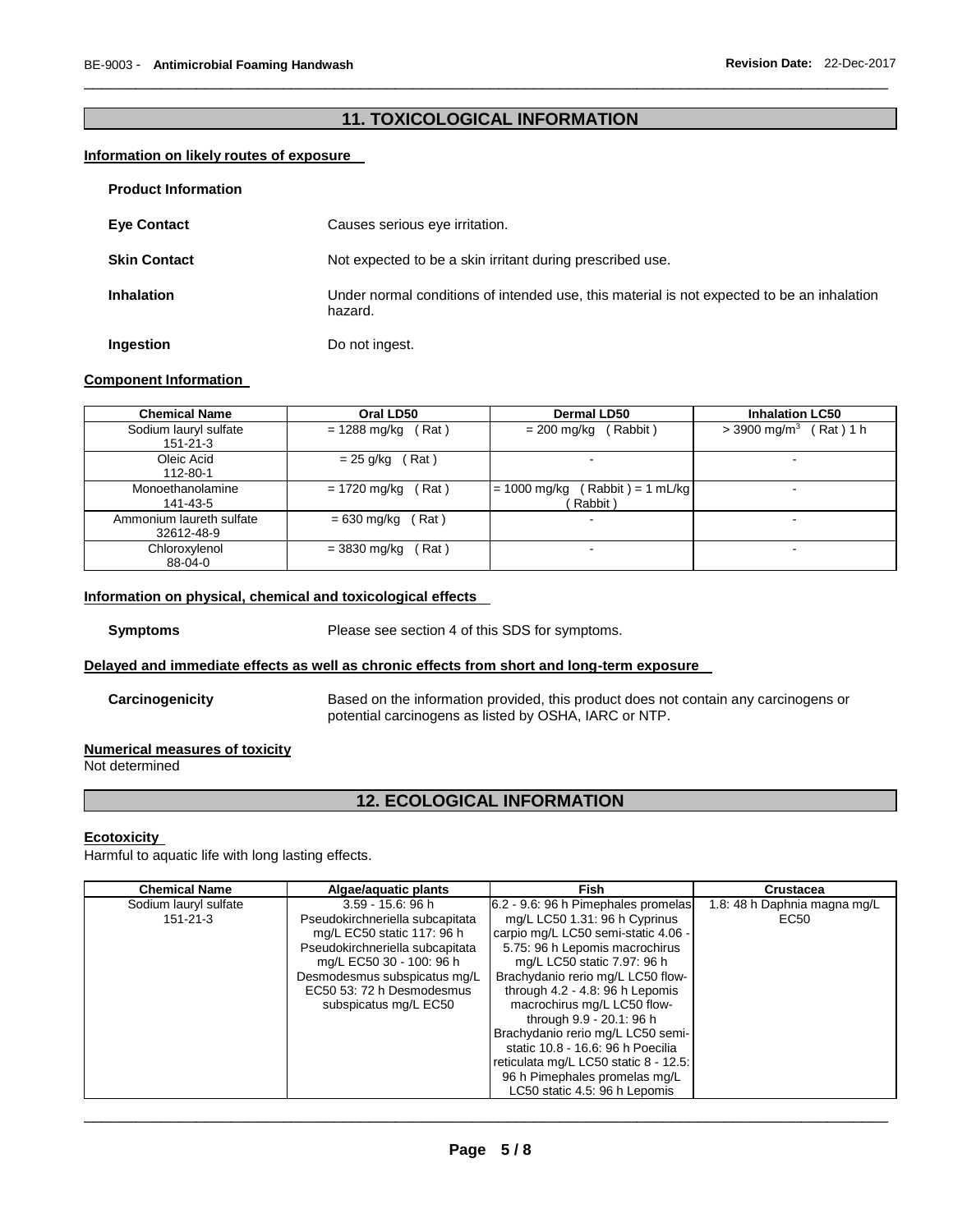|                  |                                  | macrochirus mg/L LC50 22.1 - 22.8:  |                                  |
|------------------|----------------------------------|-------------------------------------|----------------------------------|
|                  |                                  | 96 h Pimephales promelas mg/L       |                                  |
|                  |                                  | LC50 static 5.8 - 7.5: 96 h         |                                  |
|                  |                                  | Pimephales promelas mg/L LC50       |                                  |
|                  |                                  | static 15 - 18.9: 96 h Pimephales   |                                  |
|                  |                                  | promelas mg/L LC50 static 4.2: 96 h |                                  |
|                  |                                  | Oncorhynchus mykiss mg/L LC50       |                                  |
|                  |                                  | 10.2 - 22.5: 96 h Pimephales        |                                  |
|                  |                                  | promelas mg/L LC50 semi-static      |                                  |
|                  |                                  | 4.62: 96 h Oncorhynchus mykiss      |                                  |
|                  |                                  | mg/L LC50 flow-through 13.5 - 18.3: |                                  |
|                  |                                  | 96 h Poecilia reticulata mg/L LC50  |                                  |
|                  |                                  | semi-static 4.3 - 8.5: 96 h         |                                  |
|                  |                                  | Oncorhynchus mykiss mg/L LC50       |                                  |
|                  |                                  | static                              |                                  |
| Oleic Acid       |                                  | 205: 96 h Pimephales promelas       |                                  |
| 112-80-1         |                                  | mg/L LC50 static                    |                                  |
| Monoethanolamine |                                  |                                     |                                  |
|                  | 15: 72 h Desmodesmus subspicatus | 227: 96 h Pimephales promelas       | 65: 48 h Daphnia magna mg/L      |
| 141-43-5         | mg/L EC50                        | mg/L LC50 flow-through 3684: 96 h   | <b>EC50</b>                      |
|                  |                                  | Brachydanio rerio mg/L LC50 static  |                                  |
|                  |                                  | 200: 96 h Oncorhynchus mykiss       |                                  |
|                  |                                  | mg/L LC50 flow-through 300 - 1000:  |                                  |
|                  |                                  | 96 h Lepomis macrochirus mg/L       |                                  |
|                  |                                  | LC50 static 114 - 196: 96 h         |                                  |
|                  |                                  | Oncorhynchus mykiss mg/L LC50       |                                  |
|                  |                                  | static                              |                                  |
| Chloroxylenol    |                                  | 0.13 - 1.0: 96 h Oncorhynchus       | 6.7 - 9: 48 h Daphnia magna mg/L |
| 88-04-0          |                                  | mykiss mg/L LC50 static 1.3 - 2.1:  | EC50 Static                      |
|                  |                                  | 96 h Lepomis macrochirus mg/L       |                                  |
|                  |                                  | LC50 static                         |                                  |

#### **Persistence/Degradability**

Not determined.

#### **Bioaccumulation**

Not determined.

### **Mobility**

| <b>Chemical Name</b>  | <b>Partition Coefficient</b> |
|-----------------------|------------------------------|
| Sodium lauryl sulfate | 1.6                          |
| 151-21-3              |                              |
| Monoethanolamine      | $-1.91$                      |
| 141-43-5              |                              |

### **Other Adverse Effects**

Not determined

# **13. DISPOSAL CONSIDERATIONS**

| <b>Waste Treatment Methods</b> |  |
|--------------------------------|--|
|                                |  |

| <b>Disposal of Wastes</b>        | Disposal should be in accordance with applicable regional, national and local laws and<br>regulations.                         |  |  |  |
|----------------------------------|--------------------------------------------------------------------------------------------------------------------------------|--|--|--|
| <b>Contaminated Packaging</b>    | Disposal should be in accordance with applicable regional, national and local laws and<br>regulations.                         |  |  |  |
| <b>14. TRANSPORT INFORMATION</b> |                                                                                                                                |  |  |  |
| <b>Note</b>                      | Please see current shipping paper for most up to date shipping information, including<br>exemptions and special circumstances. |  |  |  |
| <b>DOT</b>                       | Not regulated                                                                                                                  |  |  |  |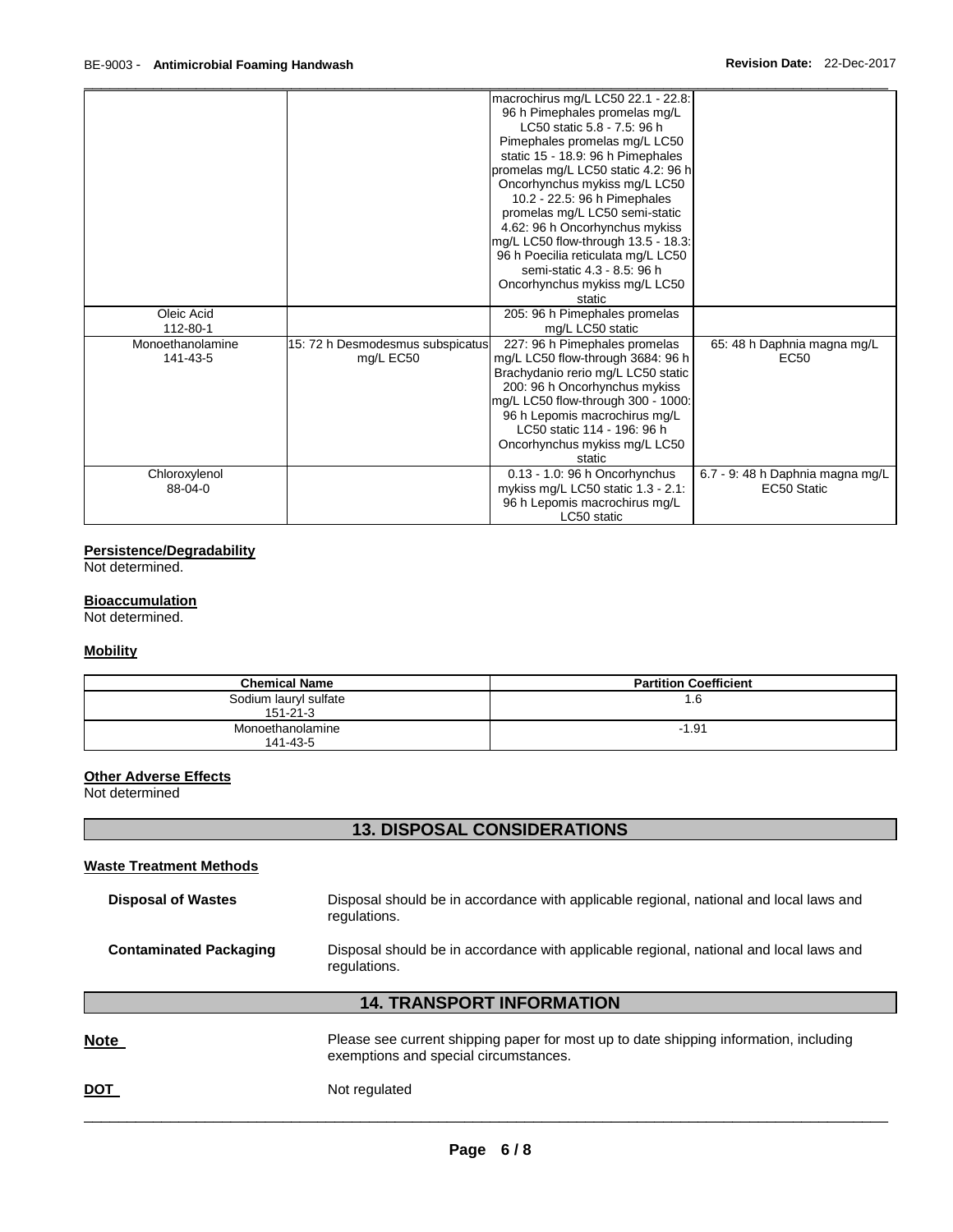**IATA** Not regulated

# **IMDG**<br>**Marine Pollutant**

**Marine Pollutant** This material may meet the definition of a marine pollutant

#### **15. REGULATORY INFORMATION**

\_\_\_\_\_\_\_\_\_\_\_\_\_\_\_\_\_\_\_\_\_\_\_\_\_\_\_\_\_\_\_\_\_\_\_\_\_\_\_\_\_\_\_\_\_\_\_\_\_\_\_\_\_\_\_\_\_\_\_\_\_\_\_\_\_\_\_\_\_\_\_\_\_\_\_\_\_\_\_\_\_\_\_\_\_\_\_\_\_\_\_\_\_

#### **International Inventories**

| <b>Chemical Name</b>     | <b>TSCA</b> | <b>DSL/NDSL EINECS/E</b> | <b>LINCS</b> | <b>ENCS</b> | <b>IECSC</b> | <b>KECL</b> | <b>PICCS</b> | <b>AICS</b>  |
|--------------------------|-------------|--------------------------|--------------|-------------|--------------|-------------|--------------|--------------|
| Coconut Acid             |             |                          |              |             | x            | Present     | Χ            |              |
| Sodium lauryl sulfate    |             |                          |              | Present     | x            | Present     | X            |              |
| Oleic Acid               |             |                          | Χ            | Present     | x            | Present     | x            |              |
| Monoethanolamine         | x           |                          | X            | Present     | x            | Present     | X            | x            |
| Ammonium laureth sulfate | X           |                          |              |             | X            | Present     | X            | $\checkmark$ |
| Chloroxylenol            | v           |                          |              | Present     | X            | Present     | v            |              |

#### **Legend:**

*TSCA - United States Toxic Substances Control Act Section 8(b) Inventory* 

*DSL/NDSL - Canadian Domestic Substances List/Non-Domestic Substances List* 

*EINECS/ELINCS - European Inventory of Existing Chemical Substances/European List of Notified Chemical Substances* 

*ENCS - Japan Existing and New Chemical Substances* 

*IECSC - China Inventory of Existing Chemical Substances* 

*KECL - Korean Existing and Evaluated Chemical Substances* 

*PICCS - Philippines Inventory of Chemicals and Chemical Substances* 

*AICS - Australian Inventory of Chemical Substances* 

#### **US Federal Regulations**

#### **CERCLA**

Does not apply

#### **SARA 311/312 Hazard Categories**

This material, as supplied, does not contain any substances subject to the requirements of SARA Sections 311/312 (40 CFR 370)

#### **SARA 313**

Not determined

#### **US State Regulations**

### **U.S. State Right-to-Know Regulations**

| <b>Chemical Name</b> | New Jersey | <b>Massachusetts</b> | Pennsylvania |
|----------------------|------------|----------------------|--------------|
| Oleic Acid           |            |                      |              |
| 112-80-1             |            |                      |              |
| Monoethanolamine     | ,,         |                      |              |
| 141-43-5             |            |                      |              |